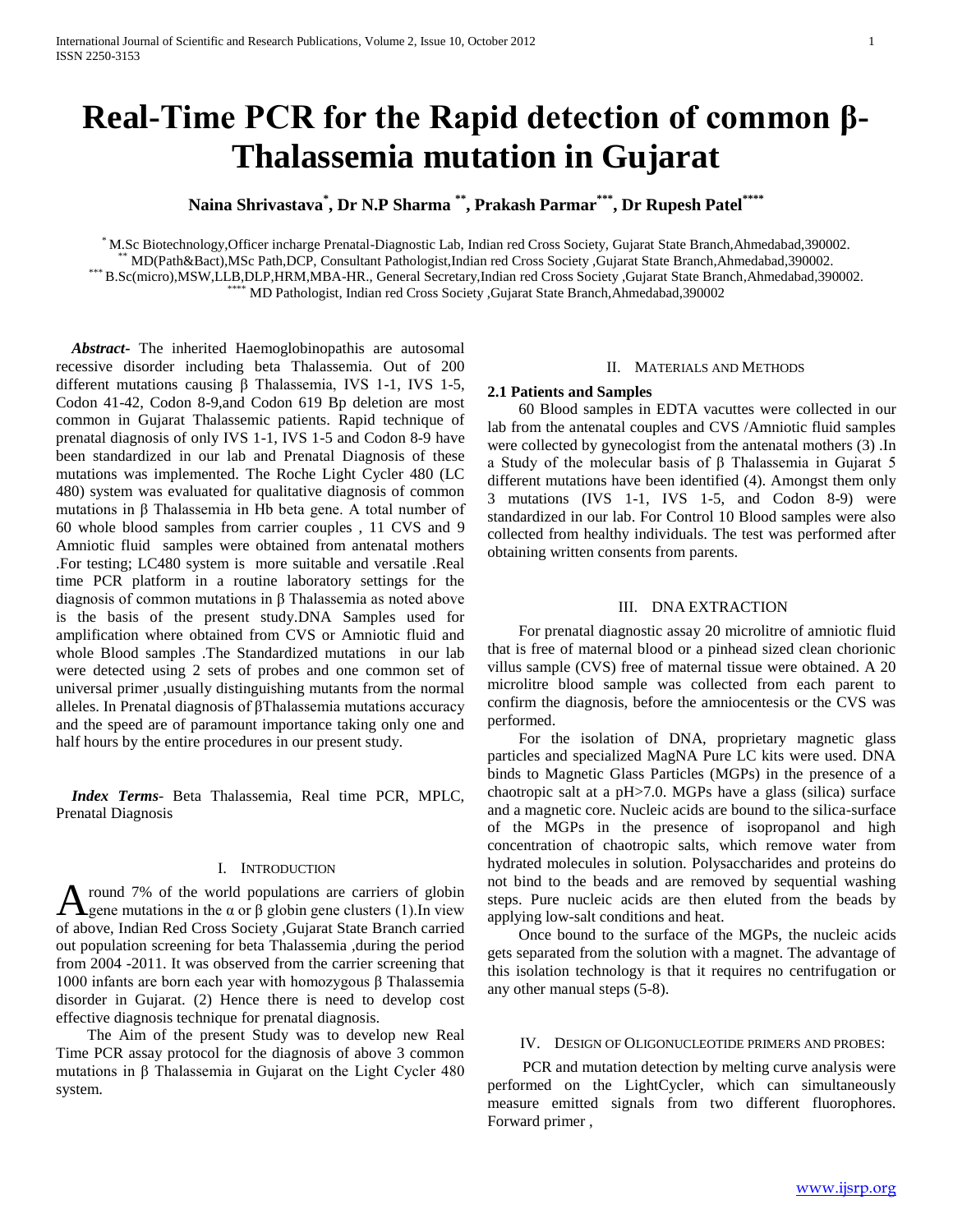International Journal of Scientific and Research Publications, Volume 2, Issue 10, October 2012 2 ISSN 2250-3153

 New A 5'-gCTgTCATCACTTAgACCTCA-3' and Reverse primer New B 5'-CACAgTgCAgCTCACTCAg-3' annealing in the beta-globin at positions 42-63 and 629-611 respectively are used to amplify the 457 bp region spanning the IVSI-1, IVSI-5 and codon 8-9 mutations.

#### V. PROBES

Four sequence-specific fluorescent-labeled, 1) FITC IVI.5.6 5'- TgCCCAgTTTCTATTggTCTCCTTAAACCTgTC--FL , 2) Red705- IV1 5'-LC705- TgTAACCTTgATACCAACCTgCCCA—PH 3) Sensor 5'-LC 640-gACTCCTgAggAgAAgTCTgC—PH 4) Anchor+ 5'CCTCAAACAgACACCATggTgCACC—FL

 Probes were designed in collaboration with Tib Molbiol (Berlin, Germany) to span the IVSI-1, IVSI-5, Codond 8-9 mutations. The probe sequences were based on the wild type or the mutant sequence depending on the mutation. This is to maximize the difference in the probe melting temperature between the wild type and the mutant genotype (9). For example, Probe FITC IVI.5.6 was based on the wild type sequence and the difference in the probe melting temperature between the wild type (64.6 deg centigrade) and the Probe FITC IVI.5.6 is labeled with fluorescein at the 3' end and probe Red705- IVI is labeled with fluorescein at the 5' end. Upon hybridization, the two probes come in close proximity resulting in fluorescence resonance energy transfer (FRET). During FRET, the FITC IVI.5.6 fluorescein is excited by the LC light source donating part of the excitation energy to the acceptor fluorophore of probe Red705 which then emits energy that is measured by the optical unit of the Light Cycler instrument.

#### VI. LIGHTCYCLER- PCR (LC-PCR) PROTOCOL

 LC-PCR is performed using 5 microlitre DNA, 4 microlitre genotyping master, 0.2 microlitre of specific fluorescein labeled probes and 0.5 microlitre of primers with the LightCycler-Faststart DNA Master Hybridization Probes Kit (Roche Biodiagnostics, Mannheim, Germany) according to the manufacturer's recommendations in a final reaction volume of 20 microlitre using disposable glass capillaries. Cycling was started after a 5-min incubation period at room temperature to enable UNG activity. Forty amplification cycles are performed as follows: Denaturation and AmpliTaqGold activation (95 deg C for 10 Sec), annealing (58 deg C for 20 Sec), and extension (72 deg C for 25 Sec).

 The ramp rates are programmed at 4.4 deg C/Sec from denaturation to annealing, 2.2 deg C/Sec from annealing to extension and 4.4 deg C/Sec from extension to denaturation. At the end of the amplification, a programme for melting curve was

set , analysis was added as follows: Heating to (95 deg C for 1 min), cooling to (40 deg C for 1 min), heating slowly at 85 deg C without holding time and a final recooling to 40 deg C for 30 Sec. Genotyping is decided after melting curve analysis is done by comparing the melting peaks of the suspected patient with that of individuals with known genotypes.(10-13)

 This Technique is based on the employment of Real time PCR Quantification and melting curve formation for the mutation detection. This Method relies on the use of fluorescent –Labeled oligonucleotides probes hybridizing to complementary sequences harboring the mutation, hence producing curves with melting peaks that clearly distinguish between the wild type and the mutant genotypes

 The temperature at which a DNA strand separates or melts when heated can vary over a wide range, depending on the sequence, the length of the strand , and the GC content of the strand. This effect is more pronounced for short DNA hybrids and is thus, the basis for probe based genotyping analysis.

 In the case of hybridization probes, the separation of targets-probe hybrids results in the spatial separation of the fluorescence resonance eregy transfer (FRET) partners and in a drop of fluorescence from the reporter dye at a certain temperature. The melting temperature or Tm, is defined as the point at which half the probes have melted off their target DNA sequence.

## VII. RESULTS

 The Light Cycler method was standardized by analyzing DNA from 80 beta Thalassemia heterozygotes and homozygotes as per the availability. All the cases were known, and previously diagnosed from RDB and ARMS PCR technique.18 samples for IVS1-1, 15 samples for IVS 1-5, and 15 samples for codon 8-9 were analysed. A separate experiment was set up with each mutation with the appropriate pair of acceptor and donor probes. After melting curve analysis, the presence or absence of a mutation could be recognized by a noticeable shift in the melting peak as compared to wild type or known genotype control.

## **IVS1-1 mutation**

 A melting peak from Red 705 acceptor probe FITC donor probe using primer NEW A New B was observed at 58 ° centigrade indicating the IVS 1-1 mutation (Fig. 1)which accounts for 13.74 % in Gujarat Population. It was distinct from the melting peak of the wild type, observed at 67° centigrade. An IVS 1-1 homozygous individual shows a single peak at 58° centigrade (Fig 2). As compared to single peak at 67° centigrade for a homozygous normal individual. A heterozygous individual displays two peaks, one at 58° and one at 67° centigrade.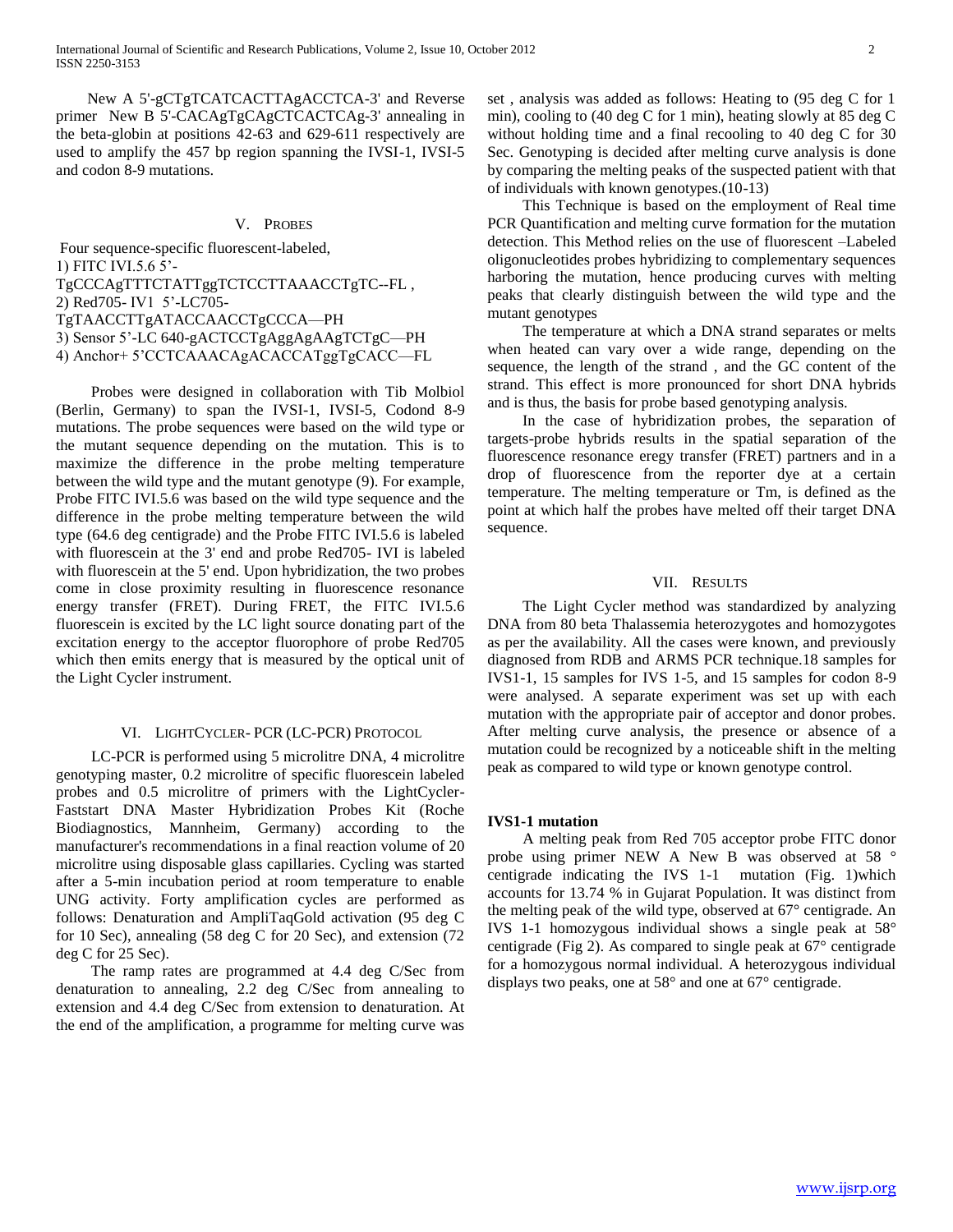

**Figure 1- Melting curves for the heterozygous IVS 1-1 mutations in β Thalassemia**





## **IV1- 5 mutation**

 A melting peak from Red 705 acceptor probe FITC donar probe using primer

 New A New B was observed at 59° centigrade indicating the IVS 1-5 mutation which accounts for 41.34 % in Gujarat Population. It was distinct from the melting peak of the wild type, observed at 67° centigrade. An IVS 1-5 homozygous individual showed a single peak at 59° centigrade (Fig 4), as compared to single peak at 67° degree centigrade for a

homozygous normal individual. A heterozygous individual displays two peaks, one at 59° and one at 67° centigrade (Fig 3). However the shift of temperature in between IVS 1-1 and IVS I-5 is close to each other. In such cases, the IVSI-1 mutation was identified by use of ARMS PCR *(14)*, And the IVSI-5 mutation was confirmed by digestion with *Eco*RV *(15 )*.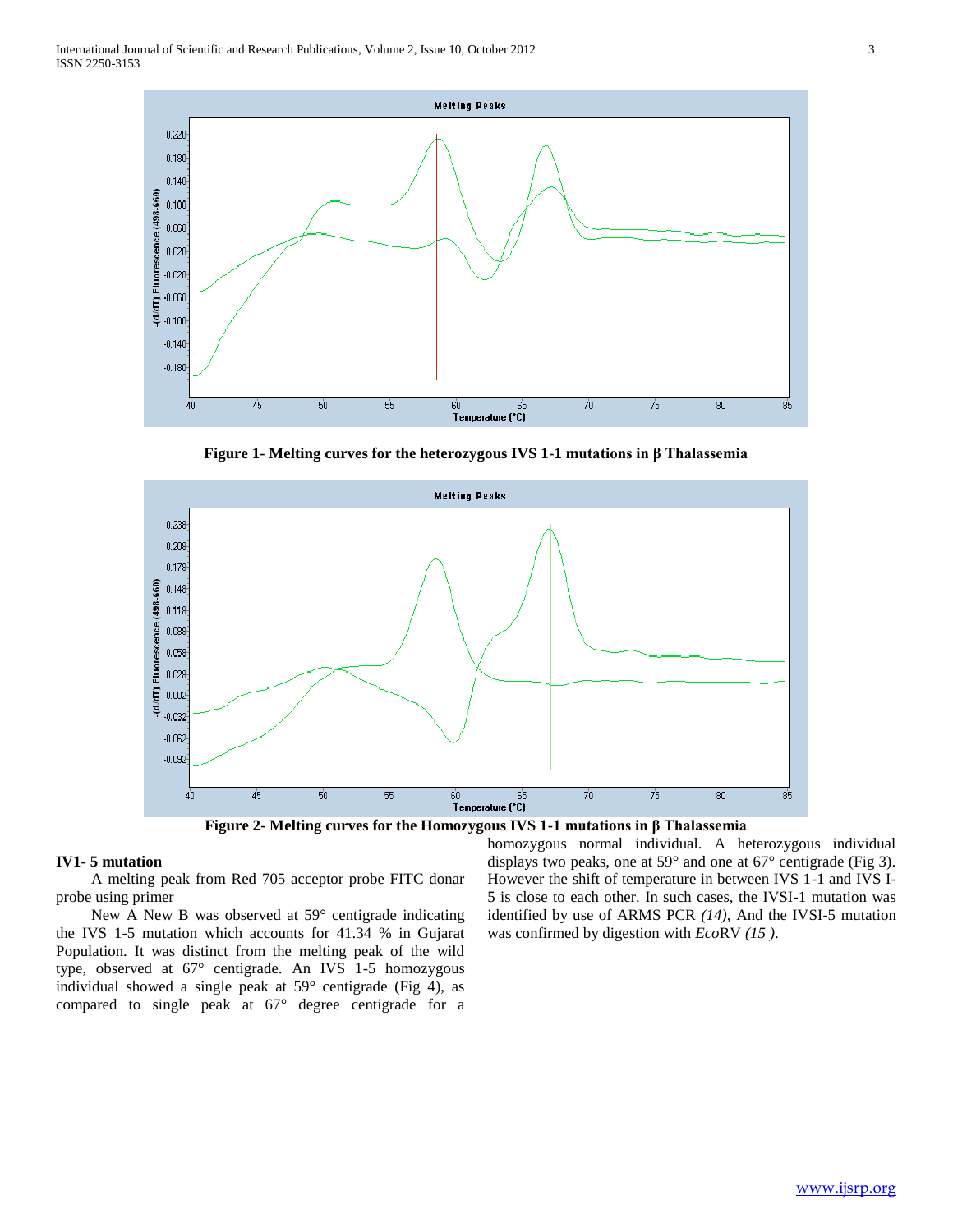

**Figure 3- Melting curves for the heterozygous IVS 1-5 mutations in β Thalassemia**



### **Figure 4- Melting curves for the homozygous IVS 1-5 mutations in β Thalassemia**

## **CD 8-9**

 A melting peak from Sensor acceptor probe and Anchor +donor probe using primer NEW A New B was observed at 58 ° centigrade indicating the codon 8-9 mutation which accounts for 7.70 % in Gujarat Population. It was distinct from the melting peak of the wild type, observed at 64° centigrade. Codon 8-9 homozygous individual shows a single peak at 58° centigrade (Fig 5), As compared to single peak at 64° centigrade for a homozygous normal individual. A heterozygous individual displays two peaks, one at 58° and one at 64° centigrade (Fig 6).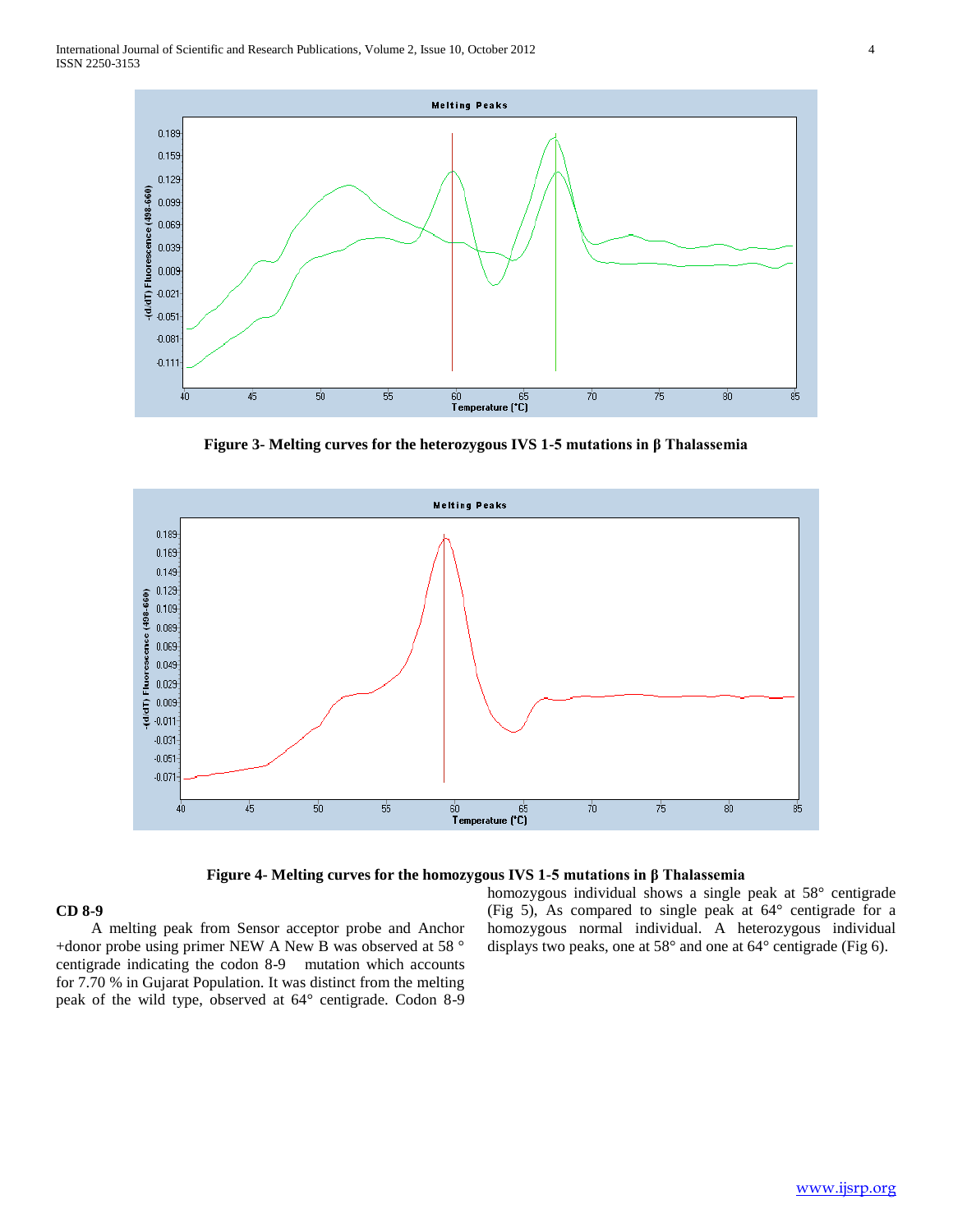

**Figure 5- Melting curves for the heterozygous Codon 8-9 mutation in β Thalassemia**





#### VIII. DISCUSSION

The  $\beta$ -globin gene is a relatively small gene(, <2000) bp)located on the short arm of chromosome 11(16).Although more than 180 mutations have been reported for β Thalassemia syndrome, the spectrum of mutations and their frequencies in most population usually consist of a limited number of common mutations and a slightly larger number of rare mutations(17).

 Mutation characterization in carriers is a pre requisite when offering prenatal diagnosis to couples at risk for having an affected child and frequently needs to be achieved as quickly as possible. With the aim of rapid DNA analysis, Real time PCR has became an important tool in both research and routine clinical diagnosis. According to the published data the cumulative gene frequency of haemoglobinopathis in India is

42%.werears the frequency in western India is 34% of the total population. Every year 1200 homozygous beta Thalassemics are born, in western India and 1000 in Gujarat as per the annual activity report of Indian Red Cross society Gujarat State Branch India.

 To prevent this birth a cost effective and less time consuming technique was developed i.e. Real time PCR assay has been developed which allows an easy assay of β Thalassemia mutations.

 In western India more than 15 mutations have been found out but among them 5 accounts for the common mutations and rest are classified under rare mutations. In this study we designed a protocol for at least three common mutations which are common in western India.